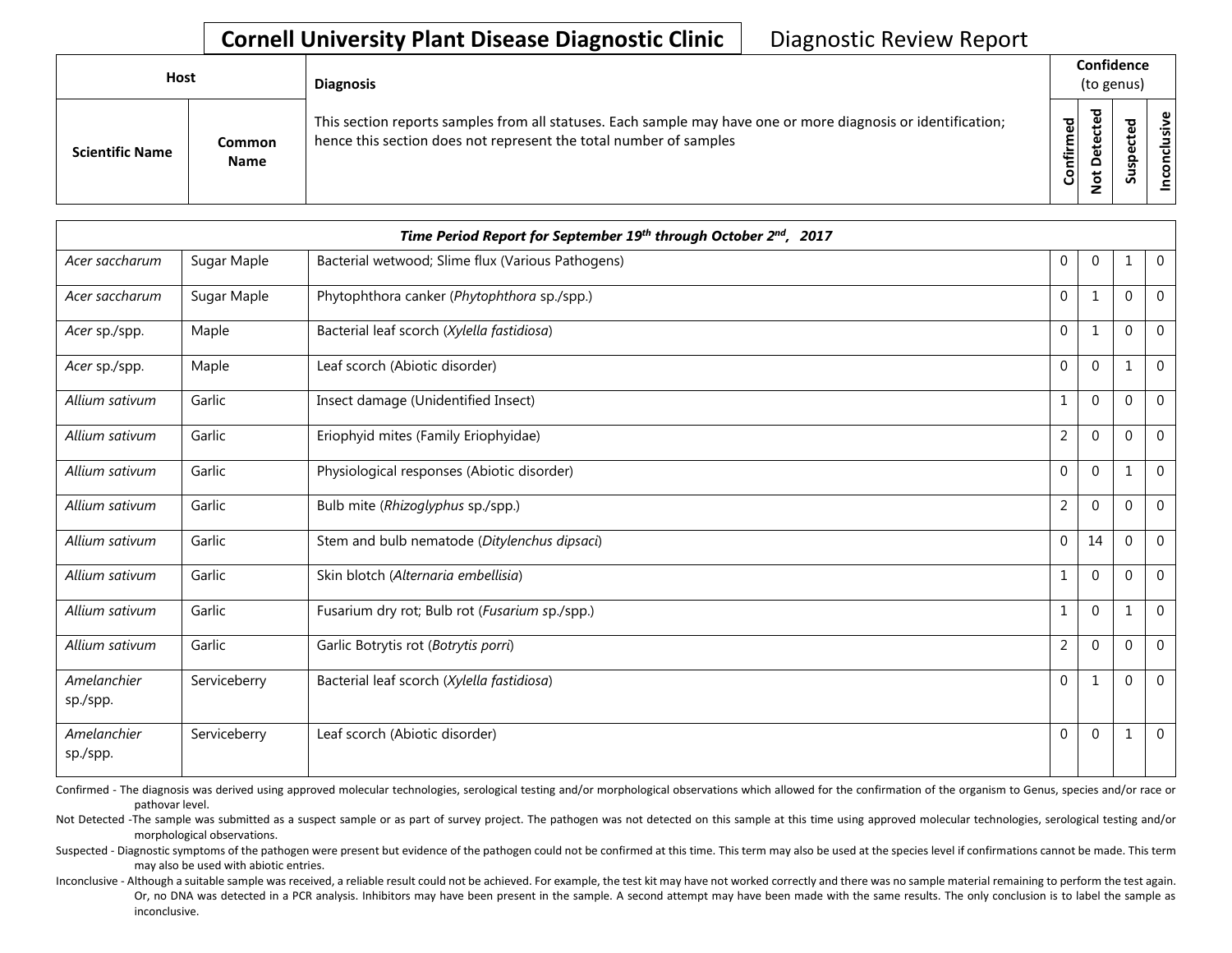| Host                   |                       | <b>Diagnosis</b>                                                                                                                                                                   |                  |                                           | Confidence<br>(to genus)                  |                            |
|------------------------|-----------------------|------------------------------------------------------------------------------------------------------------------------------------------------------------------------------------|------------------|-------------------------------------------|-------------------------------------------|----------------------------|
| <b>Scientific Name</b> | Common<br><b>Name</b> | This section reports samples from all statuses. Each sample may have one or more diagnosis or identification;<br>hence this section does not represent the total number of samples | 명<br>⋤<br>0<br>ပ | ठ<br>Φ<br>ں<br>Φ<br>ى<br>۵<br>ى<br>Ō<br>- | ਠ<br>$\mathbf \omega$<br>ں<br>ω<br>요<br>s | $\mathbf \omega$<br>ທ<br>Ō |

| Brassica oleracea<br>acephala    | Kale                                              | Pythium root rot (Pythium aphanidermatum)                           | 2            | $\Omega$     | 0            | $\overline{0}$ |
|----------------------------------|---------------------------------------------------|---------------------------------------------------------------------|--------------|--------------|--------------|----------------|
| Brassica oleracea<br>acephala    | Kale                                              | White mold (Sclerotinia sp./spp.)                                   | 1            | $\Omega$     | $\Omega$     | $\mathbf 0$    |
| Buxus sp./spp.                   | Boxwood                                           | Boxwood blight; Leaf and stem blight (Calonectria pseudonaviculata) | $\mathsf{3}$ | $\Omega$     | $\mathbf{0}$ | $\overline{0}$ |
| Fragaria x<br>ananassa           | Commercial<br>Strawberry;<br>garden<br>strawberry | Strawberry black root rot complex (Various Fungi)                   | $\mathbf{0}$ | $\Omega$     |              | $\mathbf 0$    |
| Fragaria x<br>ananassa           | Commercial<br>Strawberry;<br>garden<br>strawberry | Verticillium wilt (Verticillium sp./spp.)                           | $\mathbf{0}$ | $\mathbf{1}$ | $\mathbf 0$  | $\mathbf 0$    |
| Glycine max                      | Soybean                                           | Nutrient imbalance (Abiotic disorder)                               | $\mathbf 0$  | $\mathbf{0}$ | $\mathbf 1$  | $\mathbf 0$    |
| Glycine max                      | Soybean                                           | Soybean stem canker (Diaporthe phaseolorum)                         | $\Omega$     | $\theta$     | $\mathbf{1}$ | $\overline{0}$ |
| Glycine max                      | Soybean                                           | Soybean sudden death syndrome (Fusarium virguliforme)               | $\mathbf{0}$ | 1            | $\mathbf{0}$ | $\mathbf 0$    |
| Hemerocallis<br>sp./spp. hybrids | Daylily                                           | Daylily rust (Puccinia hemerocallidis)                              | 3            | $\Omega$     | 0            | $\overline{0}$ |
| Kalmia latifolia                 | Mountain Laurel                                   | Armillaria root rot; Butt rot (Armillaria sp./spp.)                 | $\mathbf 0$  | $\mathbf{1}$ | $\Omega$     | $\mathbf{0}$   |
| Kalmia latifolia                 | <b>Mountain Laurel</b>                            | Crown and root rot (Phytophthora sp./spp.)                          | $\mathbf 0$  | $\mathbf{1}$ | 0            | $\overline{0}$ |

Confirmed - The diagnosis was derived using approved molecular technologies, serological testing and/or morphological observations which allowed for the confirmation of the organism to Genus, species and/or race or pathovar level.

Not Detected -The sample was submitted as a suspect sample or as part of survey project. The pathogen was not detected on this sample at this time using approved molecular technologies, serological testing and/or morphological observations.

Suspected - Diagnostic symptoms of the pathogen were present but evidence of the pathogen could not be confirmed at this time. This term may also be used at the species level if confirmations cannot be made. This term may also be used with abiotic entries.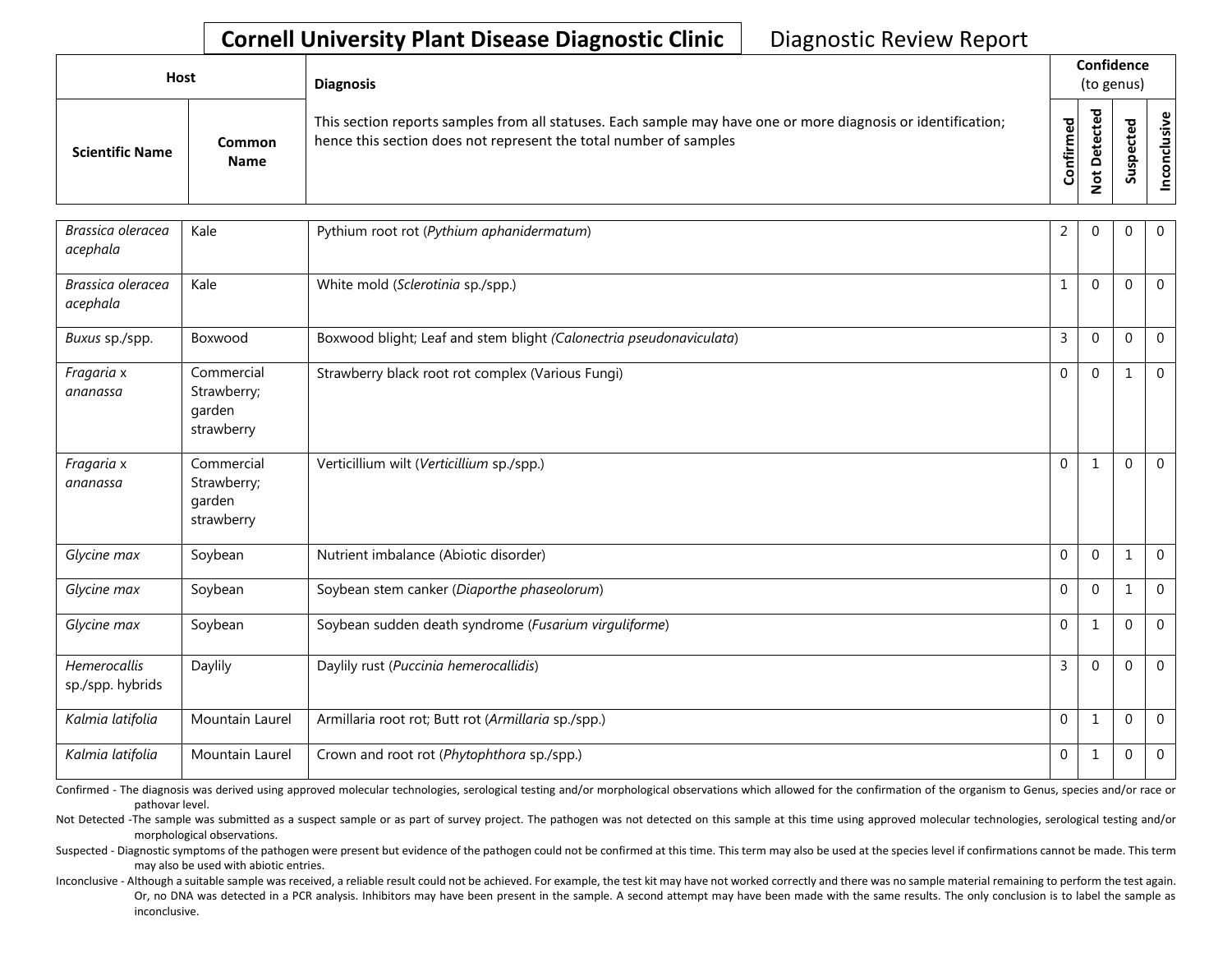| Host                   |                              | <b>Diagnosis</b>                                                                                                                                                                   |               |               | Confidence<br>(to genus) |                      |
|------------------------|------------------------------|------------------------------------------------------------------------------------------------------------------------------------------------------------------------------------|---------------|---------------|--------------------------|----------------------|
| <b>Scientific Name</b> | <b>Common</b><br><b>Name</b> | This section reports samples from all statuses. Each sample may have one or more diagnosis or identification;<br>hence this section does not represent the total number of samples | 59<br>Confirm | ъ<br>$\Omega$ | ω<br>ω<br>요<br>s<br>Ō    | စ္၊<br>$\frac{2}{5}$ |

| Kalmia latifolia                  | Mountain Laurel       | Planting too deep (Abiotic disorder)                | 0            | $\Omega$     |              | $\mathbf 0$    |
|-----------------------------------|-----------------------|-----------------------------------------------------|--------------|--------------|--------------|----------------|
| Ligustrum<br>ovalifolium          | California Privet     | Root damage (Abiotic disorder)                      | $\mathbf 0$  | $\theta$     |              | $\mathbf 0$    |
| Lycopersicon<br>esculentum        | Tomato                | Late blight (Phytophthora infestans)                | $\mathbf{1}$ | $\Omega$     | 0            | $\mathbf 0$    |
| Malus domestica                   | Domestic Apple        | Leaf spot (Marssonina sp./spp.)                     | $\mathbf{1}$ | $\Omega$     | $\Omega$     | $\overline{0}$ |
| Mustards (Family<br>brassicaceae) | Mustards              | Pythium damping off (Pythium sp./spp.)              | $\mathbf{1}$ | 0            | $\Omega$     | $\mathbf 0$    |
| <b>Narcissus</b><br>sp./spp.      | Narcissus             | Black mold (Aspergillus niger)                      | $\mathbf{1}$ | $\Omega$     | $\Omega$     | $\Omega$       |
| <b>Narcissus</b><br>sp./spp.      | <b>Narcissus</b>      | Unknown abiotic disorder (Abiotic disorder)         | $\mathbf 0$  | $\Omega$     | $\mathbf{1}$ | $\mathbf 0$    |
| Pieris japonica                   | Japanese<br>Andromeda | Armillaria root rot; Butt rot (Armillaria sp./spp.) | $\Omega$     | $\mathbf{1}$ | $\Omega$     | $\Omega$       |
| Pieris japonica                   | Japanese<br>Andromeda | Crown and root rot (Phytophthora sp./spp.)          | $\mathbf 0$  | $\mathbf{1}$ | $\Omega$     | $\mathbf 0$    |
| Pieris japonica                   | Japanese<br>Andromeda | Planting too deep (Abiotic disorder)                | $\mathbf 0$  | 0            |              | $\overline{0}$ |
| Prunus sp./spp.                   | Cherry                | Leaf blight and spot; Shothole (Blumeriella jaapii) | $\mathbf{1}$ | $\theta$     | 0            | $\mathbf 0$    |

Confirmed - The diagnosis was derived using approved molecular technologies, serological testing and/or morphological observations which allowed for the confirmation of the organism to Genus, species and/or race or pathovar level.

Not Detected -The sample was submitted as a suspect sample or as part of survey project. The pathogen was not detected on this sample at this time using approved molecular technologies, serological testing and/or morphological observations.

Suspected - Diagnostic symptoms of the pathogen were present but evidence of the pathogen could not be confirmed at this time. This term may also be used at the species level if confirmations cannot be made. This term may also be used with abiotic entries.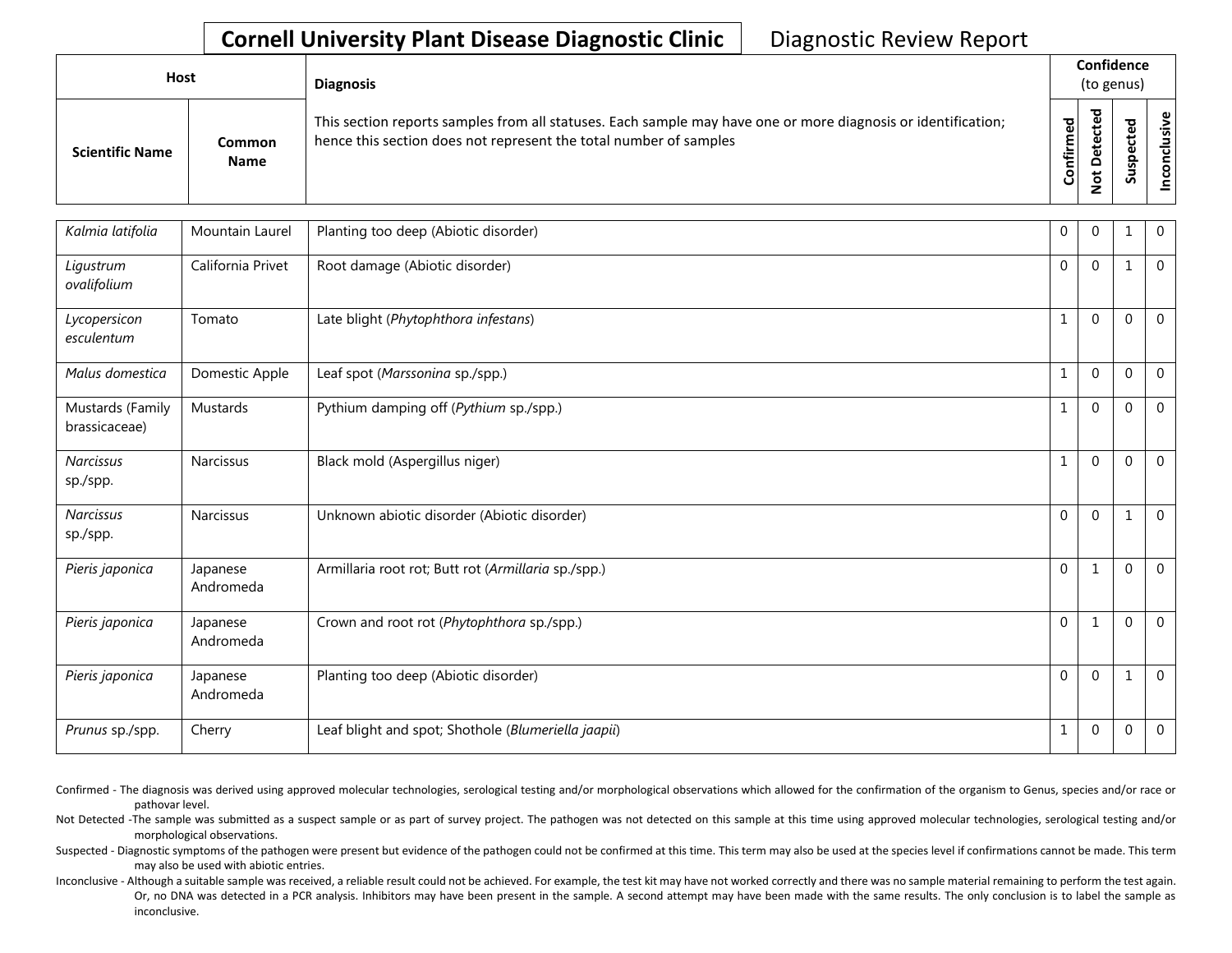| <b>Host</b>            |                       | <b>Diagnosis</b>                                                                                                                                                                   |               |                    | Confidence<br>(to genus)        |                     |
|------------------------|-----------------------|------------------------------------------------------------------------------------------------------------------------------------------------------------------------------------|---------------|--------------------|---------------------------------|---------------------|
| <b>Scientific Name</b> | Common<br><b>Name</b> | This section reports samples from all statuses. Each sample may have one or more diagnosis or identification;<br>hence this section does not represent the total number of samples | ъ<br>Confirme | ъ<br>$\Omega$<br>پ | ъ<br>Φ<br>∸<br>ω<br>௨<br>s<br>Ū | $\frac{1}{2}$<br>ی: |

| Pyrus communis                   | Pear                   | Entomosporium leaf spot; Fruit spot (Diplocarpon sp./spp.) | 2            | $\Omega$       | $\mathbf{0}$   | $\overline{0}$ |
|----------------------------------|------------------------|------------------------------------------------------------|--------------|----------------|----------------|----------------|
| Pyrus communis                   | Pear                   | Rust (Gymnosporangium sp./spp.)                            | $\mathbf{1}$ | $\Omega$       | $\mathbf 0$    | $\overline{0}$ |
| Quercus coccinea                 | Scarlet Oak            | Bacterial leaf scorch (Xylella fastidiosa)                 | $\Omega$     | 2              | $\mathbf{0}$   | $\overline{0}$ |
| Quercus coccinea                 | Scarlet Oak            | Moisture stress (Abiotic disorder)                         | $\Omega$     | $\Omega$       | 2              | $\overline{0}$ |
| Quercus coccinea                 | Scarlet Oak            | Transplant shock; Stress (Abiotic disorder)                | $\mathbf{0}$ | $\Omega$       | $\overline{2}$ | $\overline{0}$ |
| Quercus rubra                    | Northern Red<br>oak    | Bacterial leaf scorch (Xylella fastidiosa)                 | $\Omega$     | $\overline{2}$ | $\mathbf{0}$   | $\mathbf 0$    |
| Quercus rubra                    | Northern Red<br>oak    | Moisture stress (Abiotic disorder)                         | $\Omega$     | $\Omega$       | 1              | $\overline{0}$ |
| Quercus rubra                    | Northern Red<br>oak    | Transplant shock; Stress (Abiotic disorder)                | $\Omega$     | $\Omega$       | $\mathbf{1}$   | $\overline{0}$ |
| Quercus rubra                    | Northern Red<br>oak    | Undetermined injury (Identification Analysis)              | $\Omega$     | $\mathbf{0}$   | $\mathbf{1}$   | $\Omega$       |
| <b>Ribes</b><br>nigrodivaricatum | Jostaberry             | White pine blister rust (Cronartium ribicola)              | $\mathbf{1}$ | $\Omega$       | $\Omega$       | $\overline{0}$ |
| Ribes sp./spp.                   | Currant;<br>Gooseberry | White pine blister rust (Cronartium ribicola)              | $\mathbf{1}$ | $\Omega$       | $\mathbf{0}$   | $\overline{0}$ |
| Ribes uva-crispa                 | European<br>Gooseberry | White pine blister rust (Cronartium ribicola)              | $\mathbf{1}$ | $\mathbf 0$    | $\mathbf{0}$   | $\overline{0}$ |

Confirmed - The diagnosis was derived using approved molecular technologies, serological testing and/or morphological observations which allowed for the confirmation of the organism to Genus, species and/or race or pathovar level.

Not Detected -The sample was submitted as a suspect sample or as part of survey project. The pathogen was not detected on this sample at this time using approved molecular technologies, serological testing and/or morphological observations.

Suspected - Diagnostic symptoms of the pathogen were present but evidence of the pathogen could not be confirmed at this time. This term may also be used at the species level if confirmations cannot be made. This term may also be used with abiotic entries.